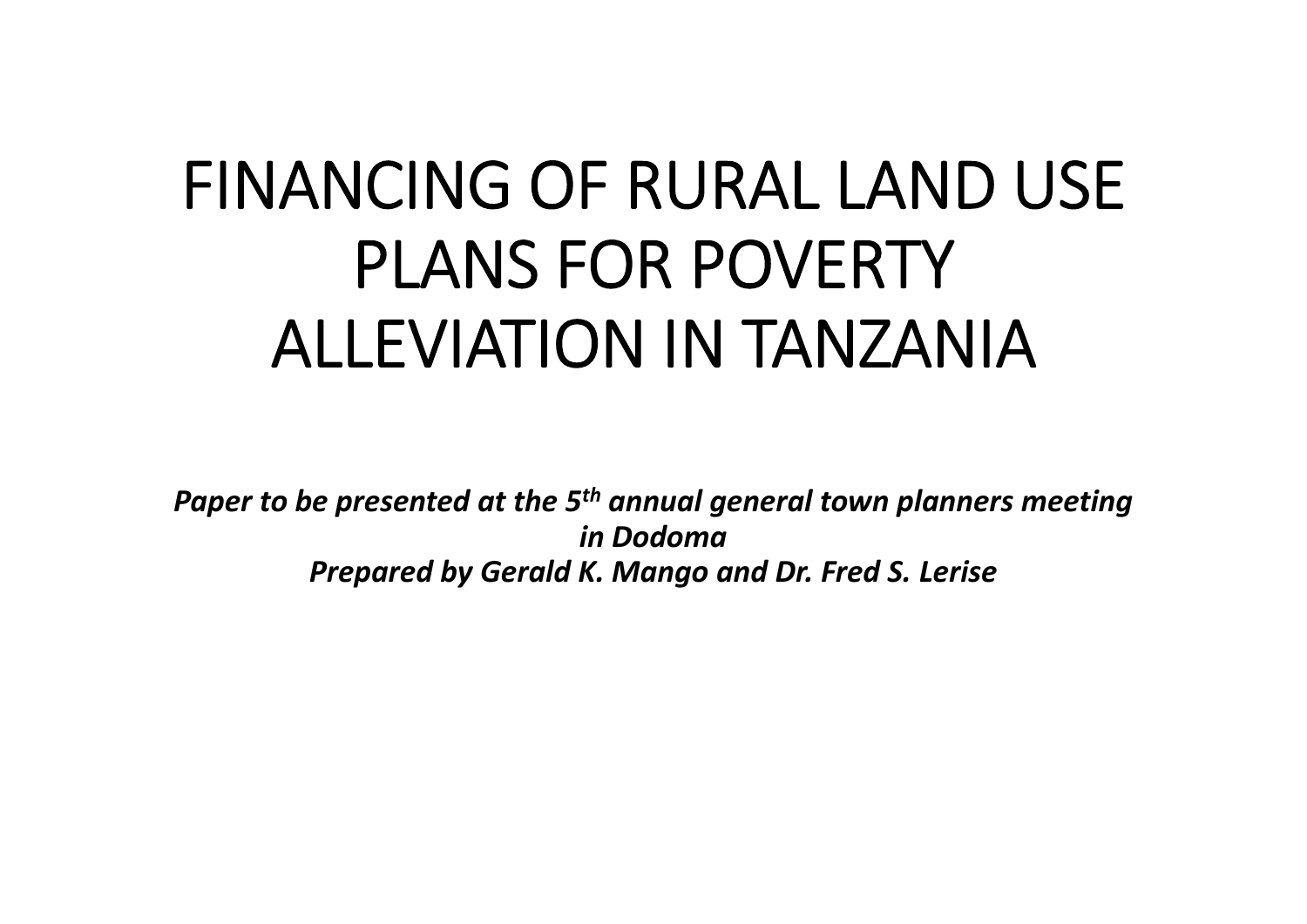# **1.0 Overview of Land Use Planning in Tanzania**

- German East Africa 1880s
- Town Development Control Ordinance 1932
- Town and Country Planning Ordinance 1956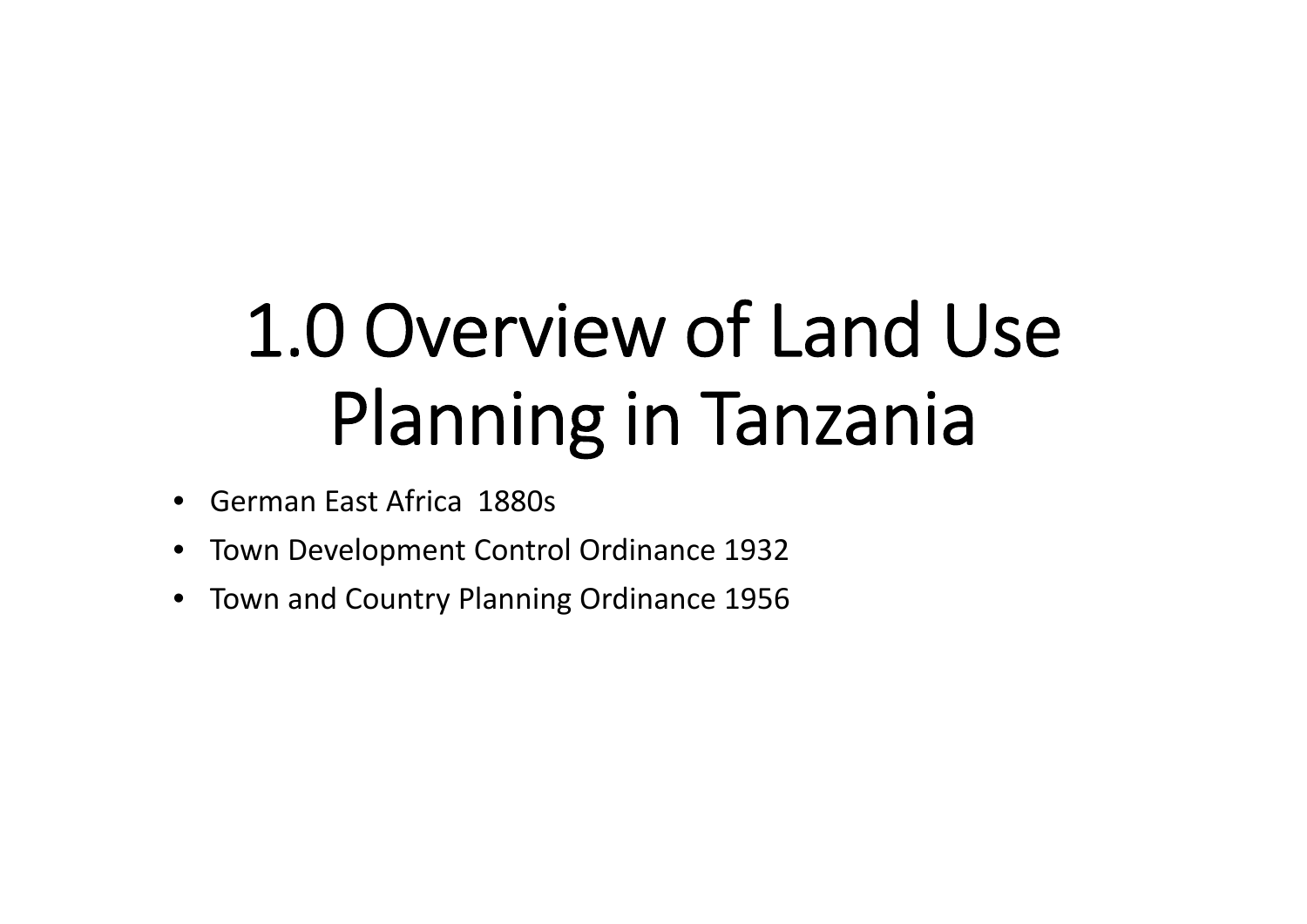## **1.0 Overview of Land Use Planning in Tanzania continued**

- NEMC Act No 19 of 1983
- NLUPC Act No. 3 of 1984
- All planning Schemes prepared by T&CPO 1956
- Uhuru Corridor 1975, Lake Zone 1978, Masterplans, Sites &Services.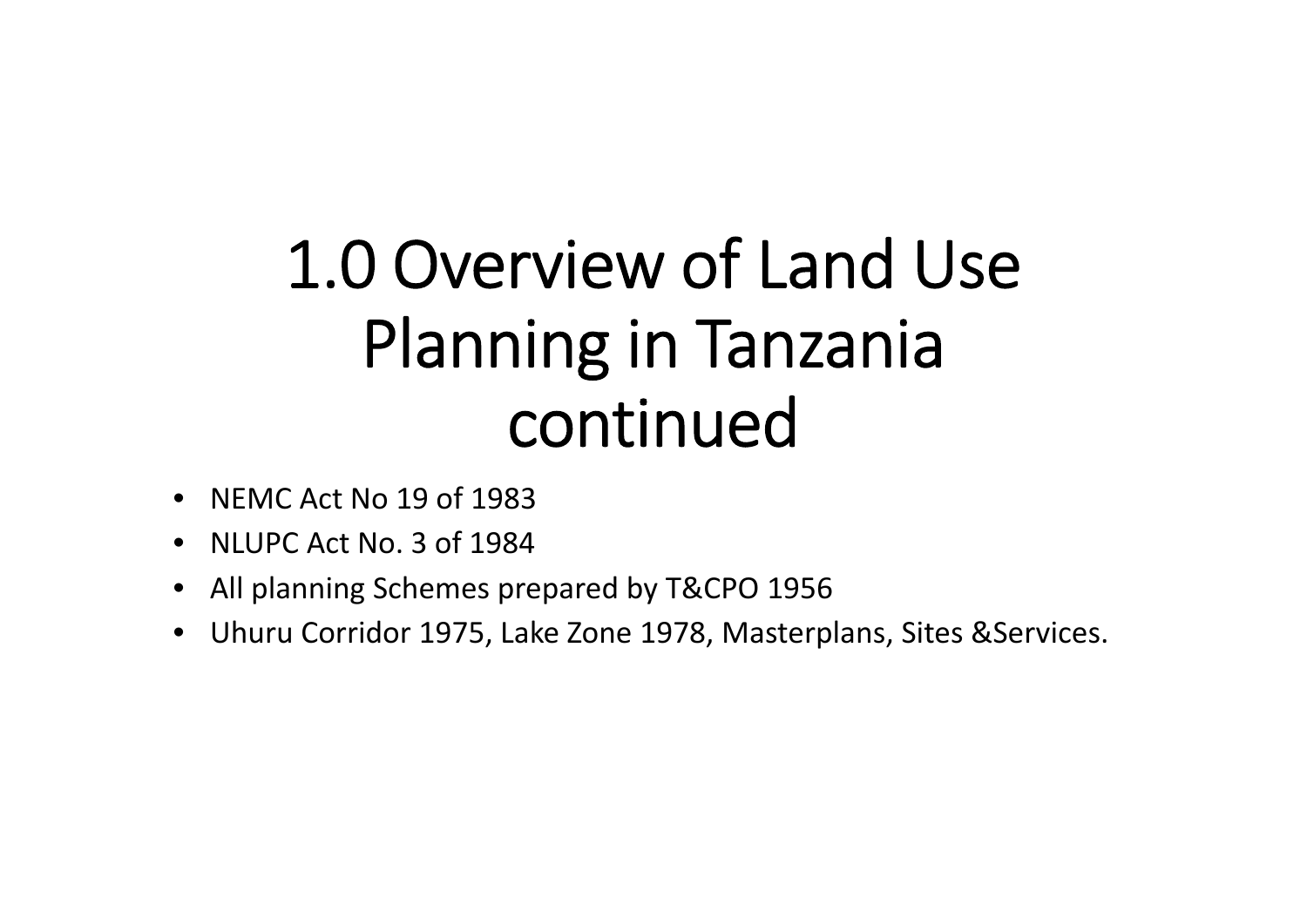#### **1.0 Overview of Land Use Planning in Tanzania continued**

- Land Policy 1995
- Land Act No 4 and Village Land Act No. 5 of 1999
- Land Use Planning Act No.6 and Urban Planning Act No.8 of 2007
- Town Planers Registration Board Act No.7 of 2007
- Types of Rural Land Use Plans:

National Framework Land Use Plan **≽Zonal Framework Land Use Plan ≻Regional Framework Land Use Plan** District Framework Land Use Plan Village (Less 10,000 inhs) Land Use Plan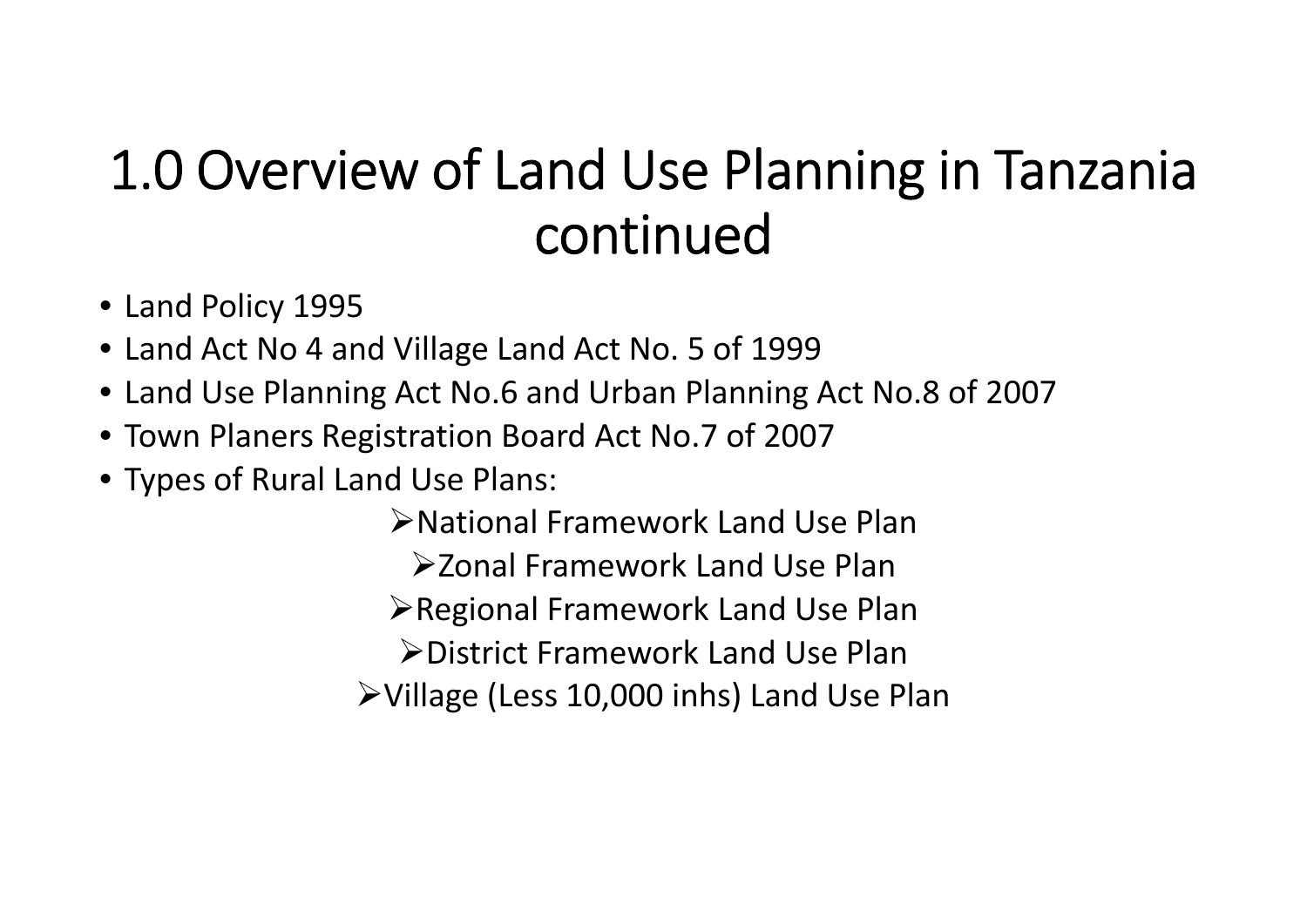#### **2.0 Financing National Framework Land Use Plan**

- NLUPC Planning Authority
- Section 14 of Act main funds for NLUPC is Budget and Sect. 15 empower NLUPC to charge fees after approval of the Minister.
- First Plan prepared 2007 (Ardhi University) Approved 2013
- Funding from Government Budget 2006/2007
- The Plan Cost TZS. 100million
- Through Project Proposal Environment Project
	- To Combat Land Degradation and Conserve Water Sources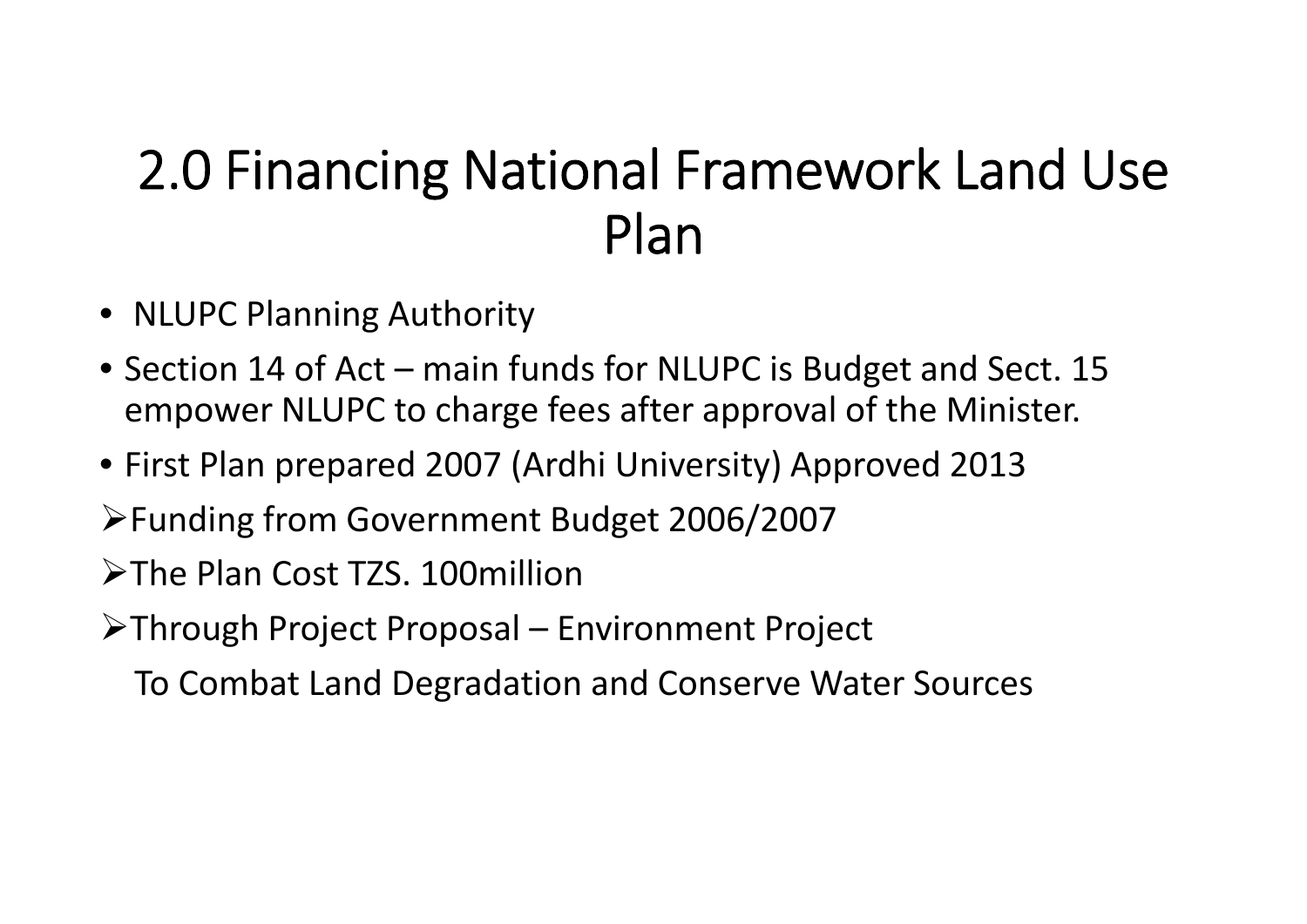#### **National Framework Land Use Plan 2013-2033**

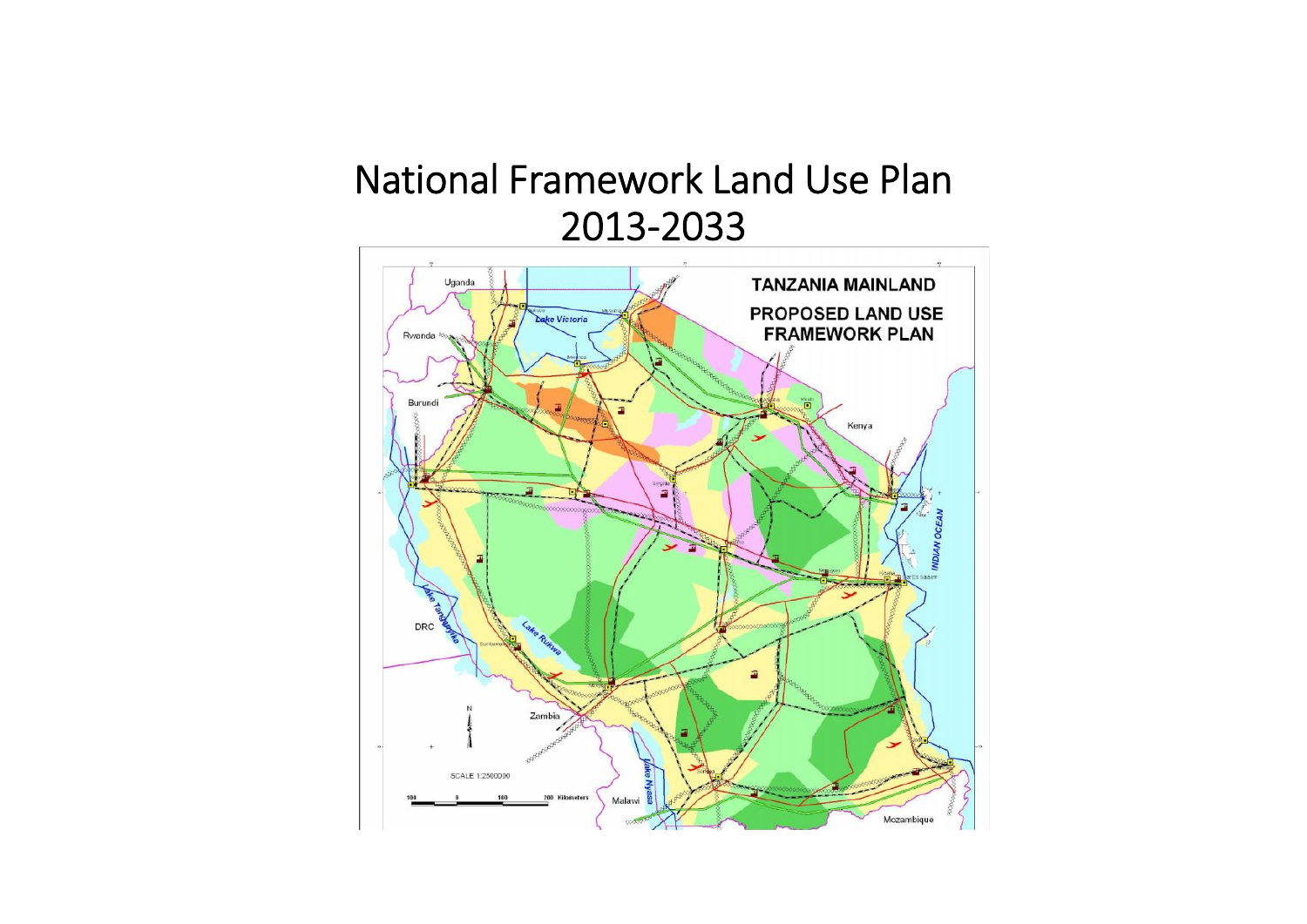### 3.Financing Zonal Framework Land Use Plan

- NLUPC is the Planning Authority
- So far no zonal framework land use plan has been prepared.
- A zonal plan may cost about TZS 1 billion eg. Uhuru Corridor
- Potential source of funding is the Government through TANROADS as small percentage of National Road Networks or SGR.
- National Highways and SGR are attracting haphazard investments in the hinterland.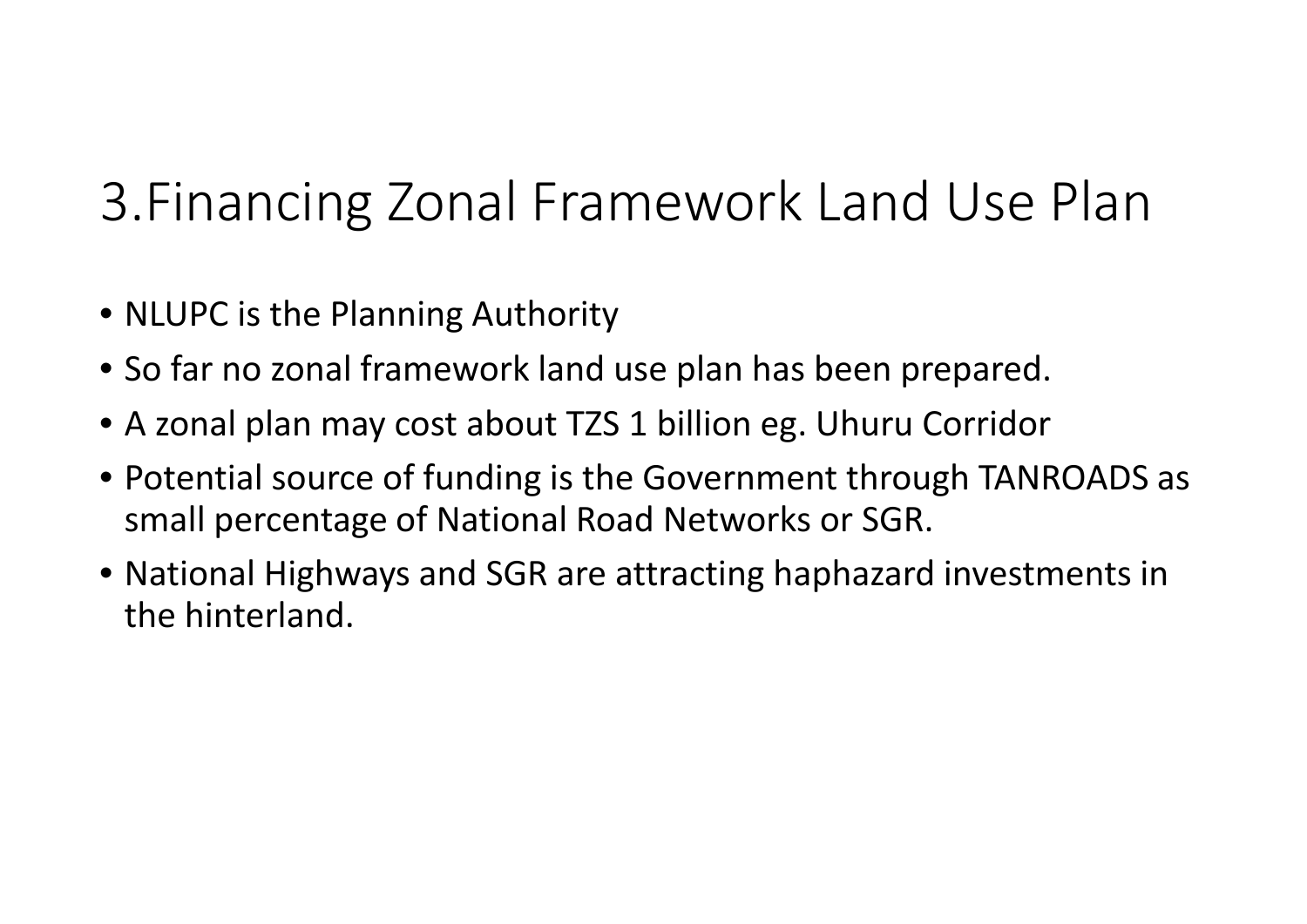#### 4. Financing Regional Framework Land Use Plan

- NLUPC is the Planning Authority
- It covers one administrative region
- So far no regional framework land use plan has been prepared
- It may cost about TZS 500 million.
- Main issues are lack of manpower and shortage of funding.
- Regions should be encouraged, they have regional profiles with baseline information.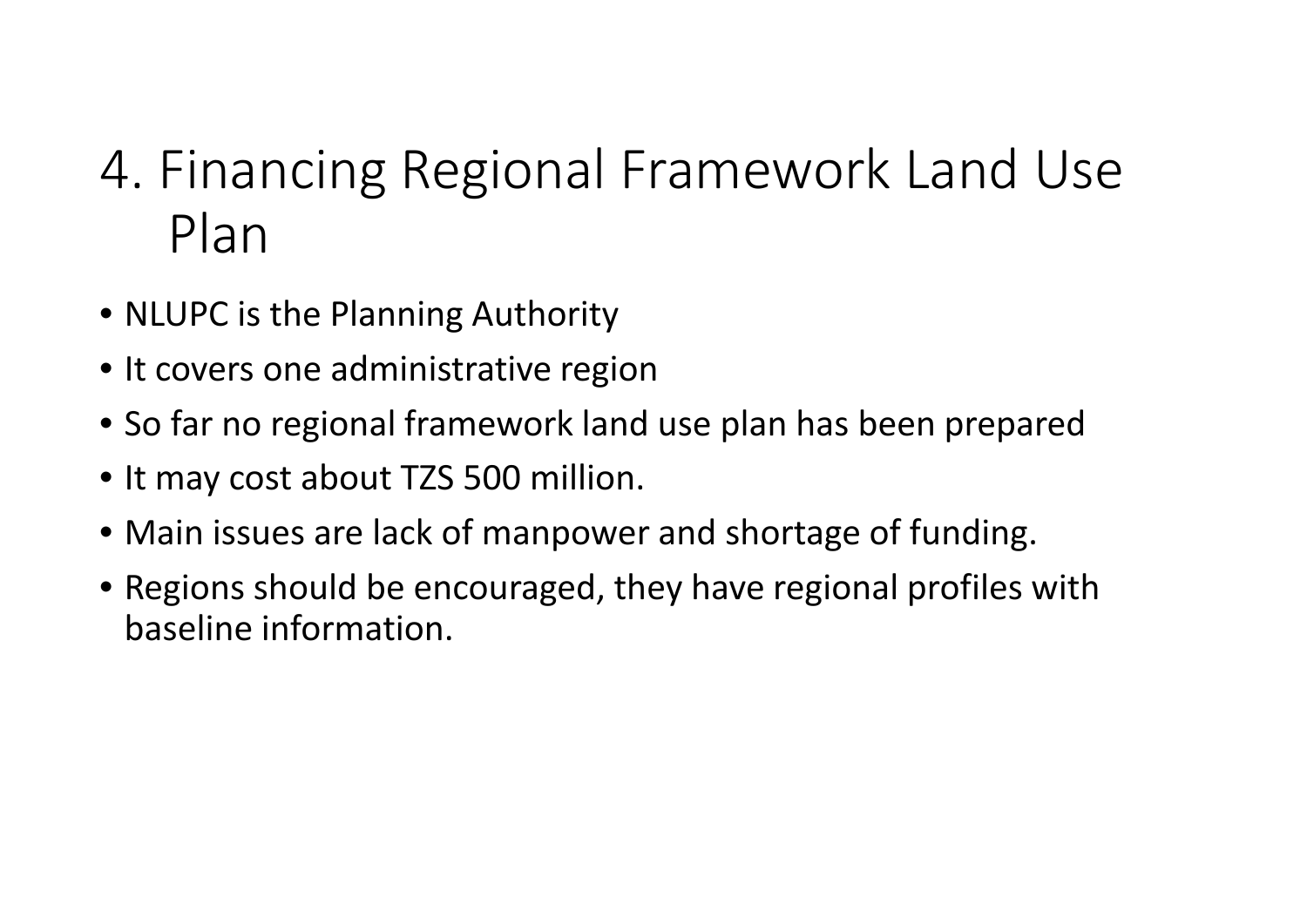#### 5. Financing District Framework Land Use Plan

- District Council is the Planning Authority
- A handbook for dflup preparation was prepared in 2006 not yet reviewed.
- More than 50 dlups (out of 142 dcs) prepared mainly in Great Ruaha catchment area and downstream districts through environment project. World Bank along coastal districts under MACEMP.
- District Councils empowered by Local Government Finance Act of 1982 to collect funds through taxes, etc
- District Framework Land Use Plan cost on average TZS. 200 million.
- FYDP II has approved 25 DFLUP to be funded 2016- 2021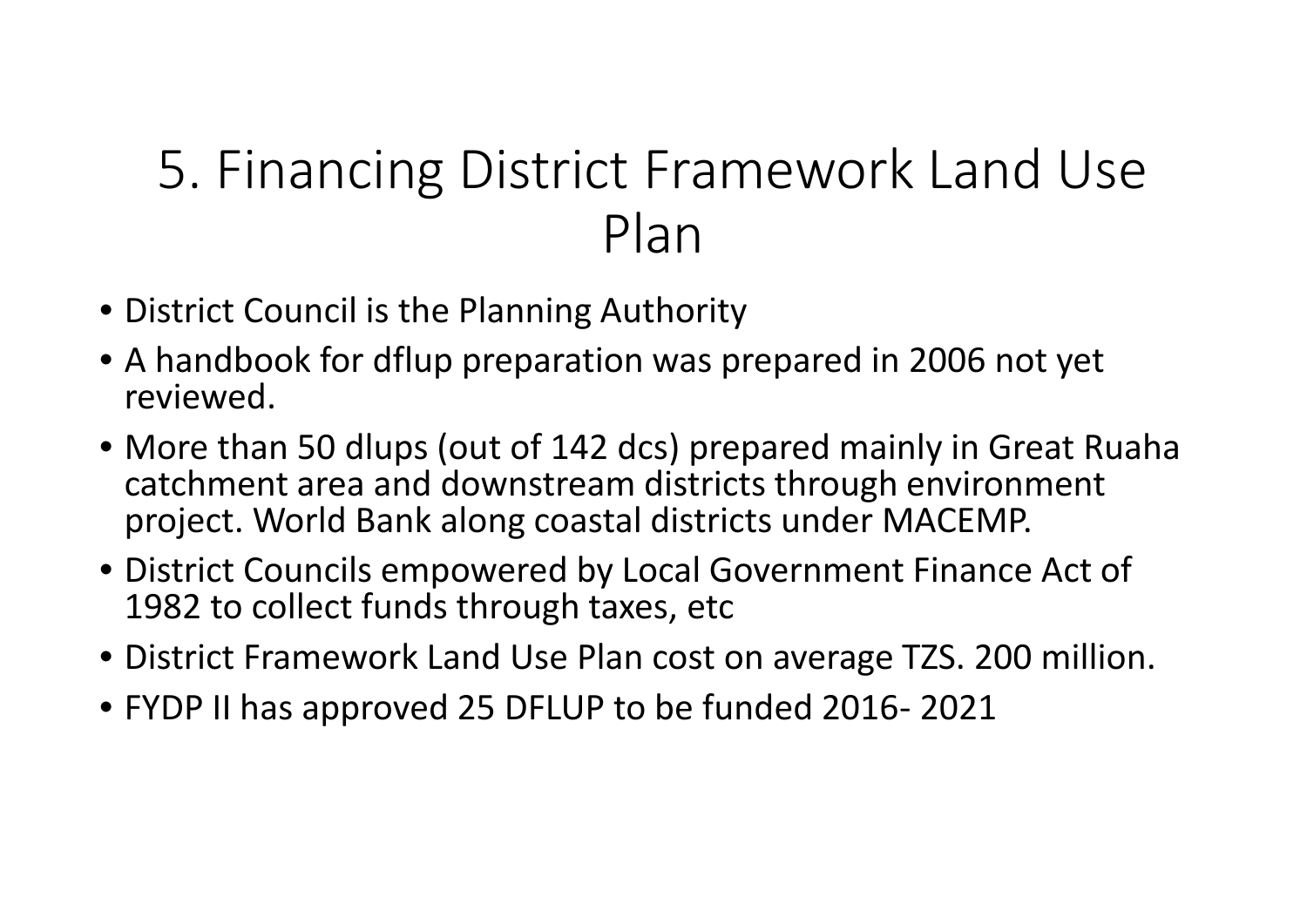#### Map No. 2. Kisarawe District Framework Land Use Plan 2011-2021

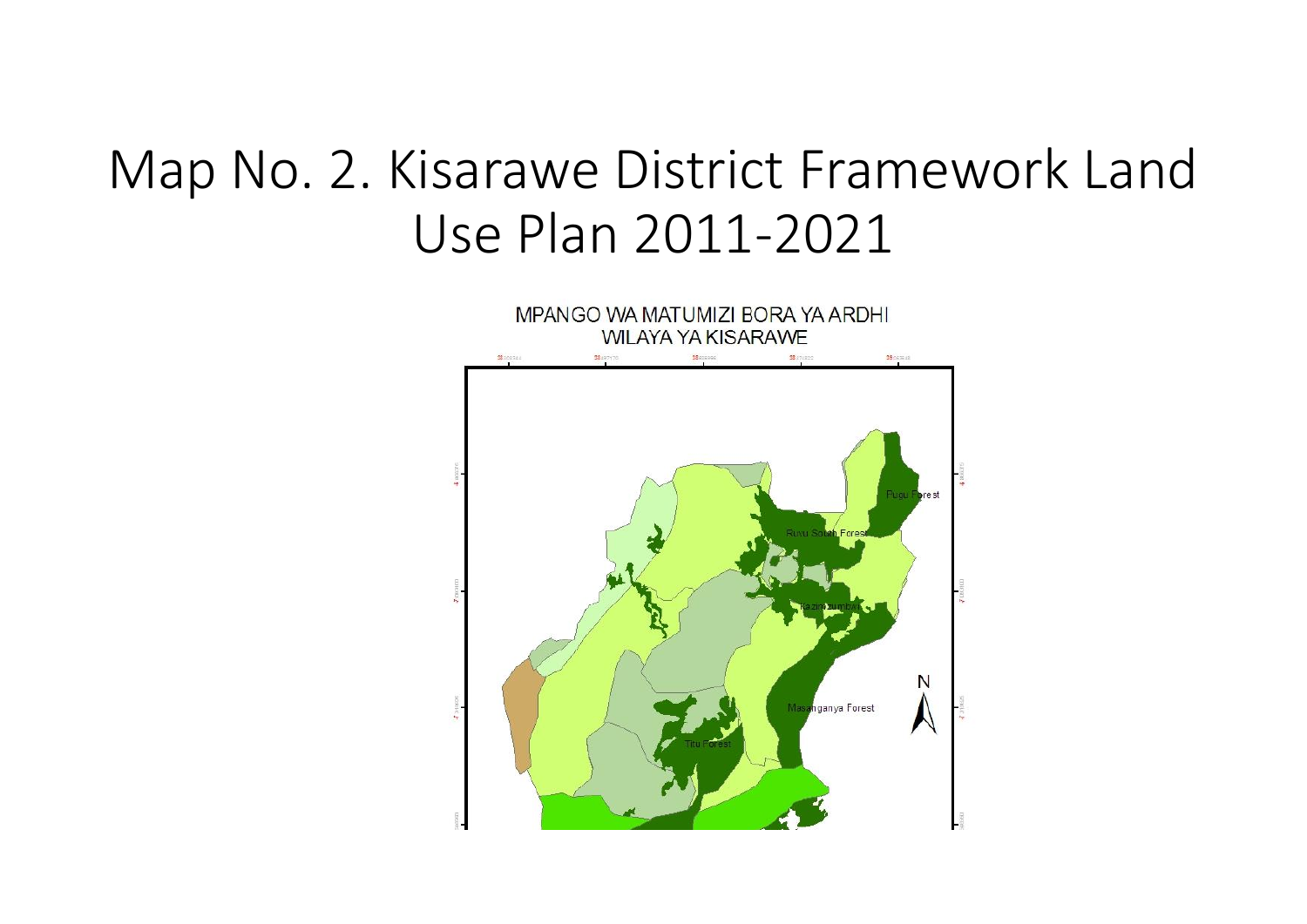## 6.Financing Village Land Use Plan

- Village Council is the Planning Authority
- The average cost of a village land use plan is TZS. 15 18 million (step one to four).
- Guidelines were prepared in 1998, reviewed 2005, 2013 & currently being reviewed.
- Most vlup are funded by the Government through NLUPC or Development Partners
- More than 1731 villages have VLUPs out of 12,000 registered villages in TZ.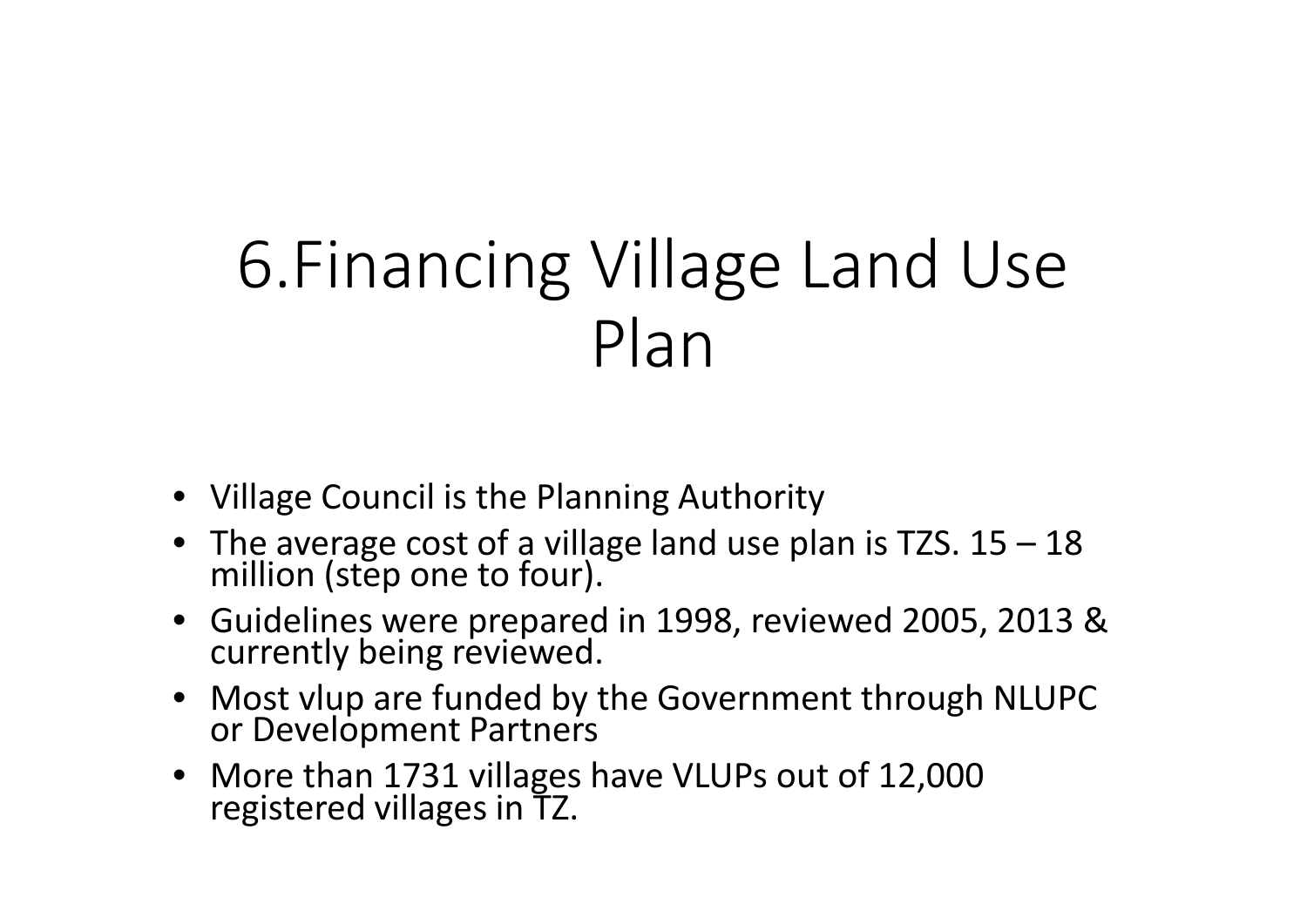#### Lilombwi Village Use Plan (Njombe Town) 2016-2026

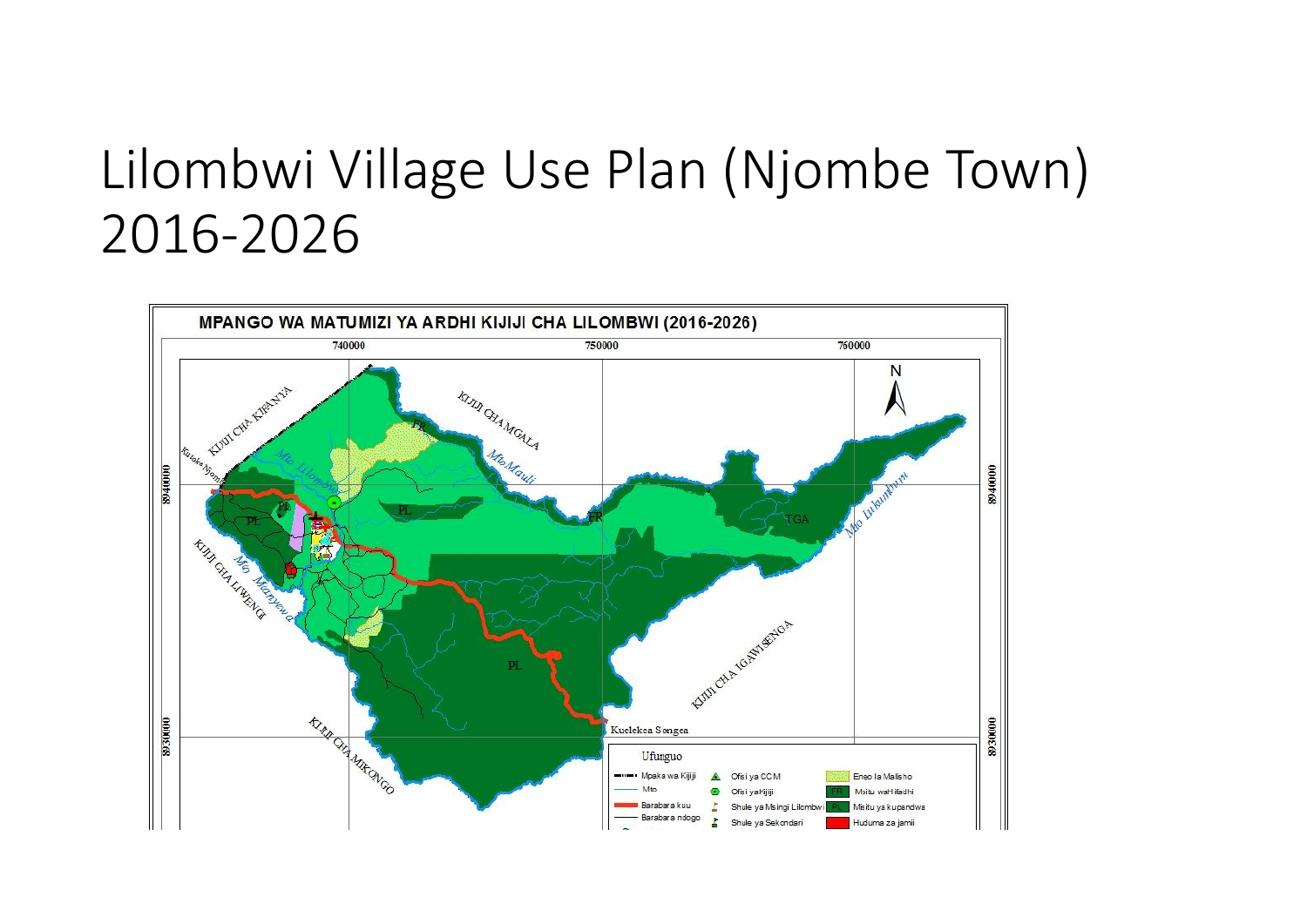#### 7. Emerging Issues, Challenges and Conclusions

- Emerging Issues and Challenges
- Lack of Zonal and Regional plans result to imbalanced physical developments
- Government financing is decreasing while donor funding is increasing. Environmental funds are normally skewed and may not lead to equitable investments nationally.
- $\triangleright$  NLUPC has not prepared zonal and regional framework plans as the planning authority.
- $\triangleright$  NLUPC has not raised funding for the two plans by liaising with TANROADS, SGR, Port authorities etc may be not interested.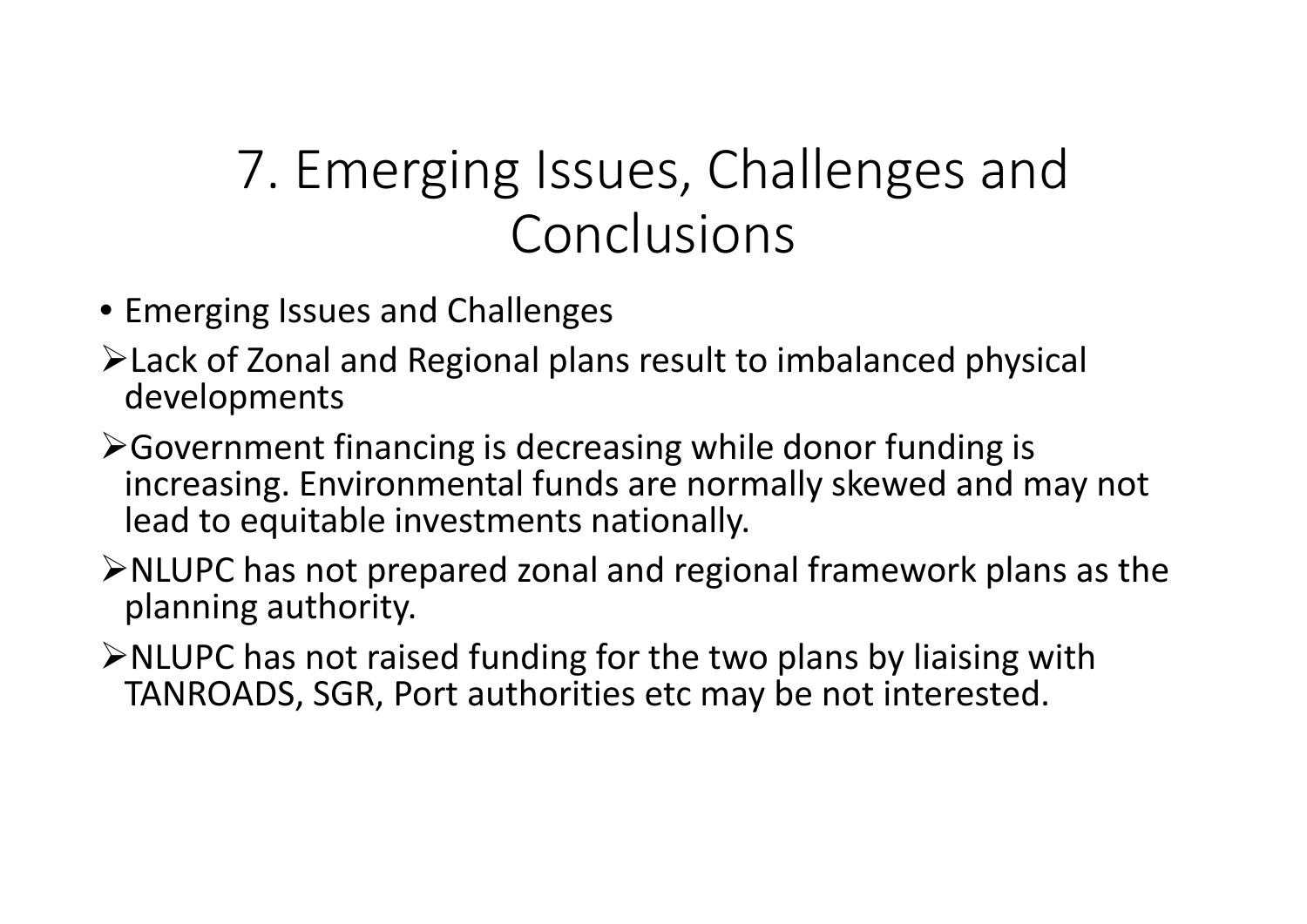#### Conclusions

- In the FYDP II funding NLUPC should focus on areas not attracted by donor countries such as the Kagera, Mwanza, Shinyanga, Singida and other less attractive regions .
- NLUPC should help other planning authorities raise funding through workshops sensitization, train her experts in project proposals writing, direct FYDP II funding to those neglected areas.
- NLUPC and LGAs should hire the increasing private registered town planning companies to speed up zonal, regional, district and village land use plans.
- LGAs should avoid re-allocation of funds for land use planning, donors may not provide funds.
- The Land Use Planning Law should be reviewed to accommodate new thinking like hiring private planners and reviving the planning fees in the regulations and guidelines.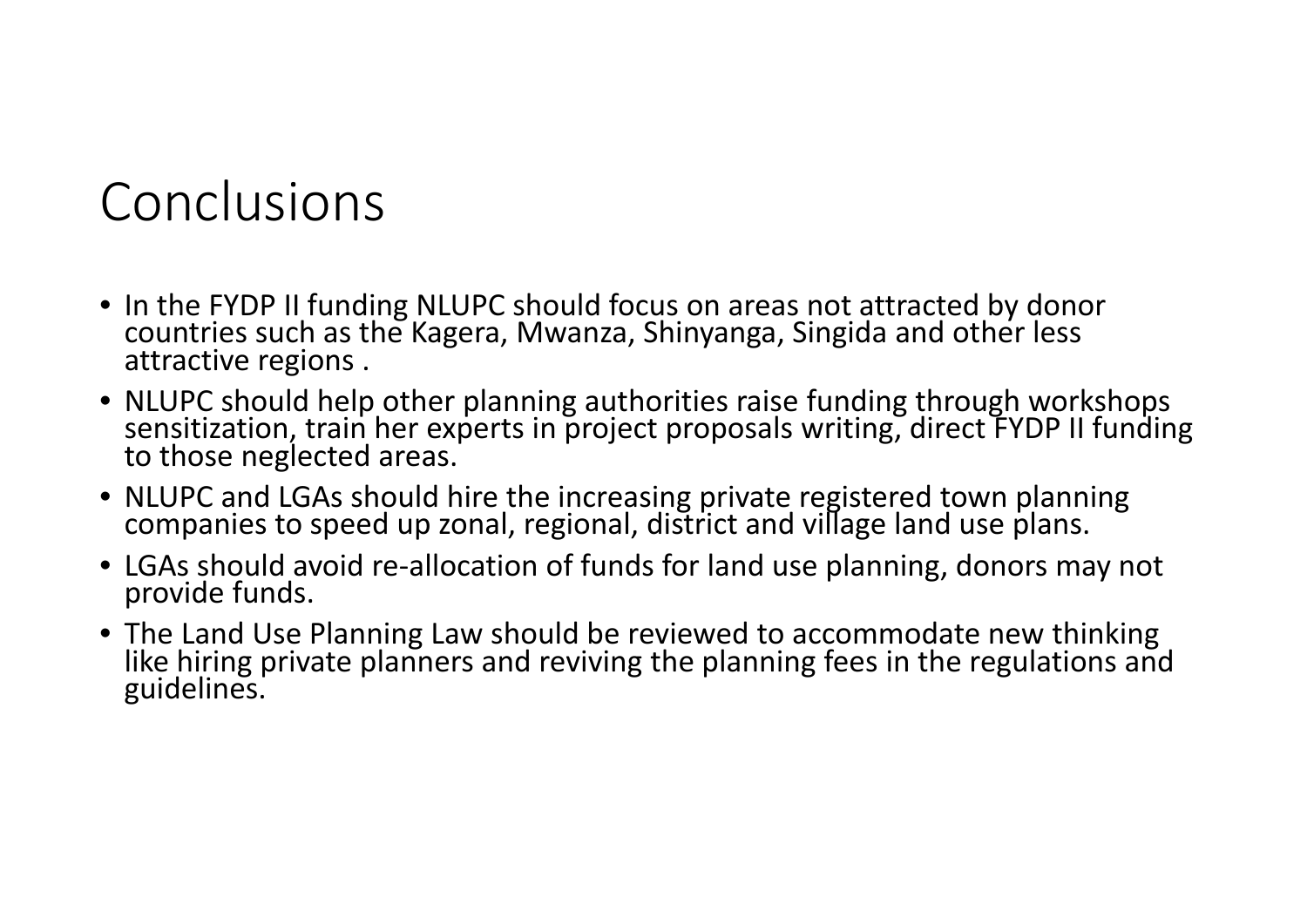#### 8.Recommendations

8.1 Policy and legal frameworks

- The FYDP II wants a reform on budgeting system that go for program approach with a number of key results such as a major road network and SGR that looks for complementarities and common synergies. For example zonal and regional land use plans should be part of the financing of feasibility studies for SGR or a major highway construction.
- Land use planning must protect arable and protected lands. Planning authorities must be retrained to treat arable land as good as reserved land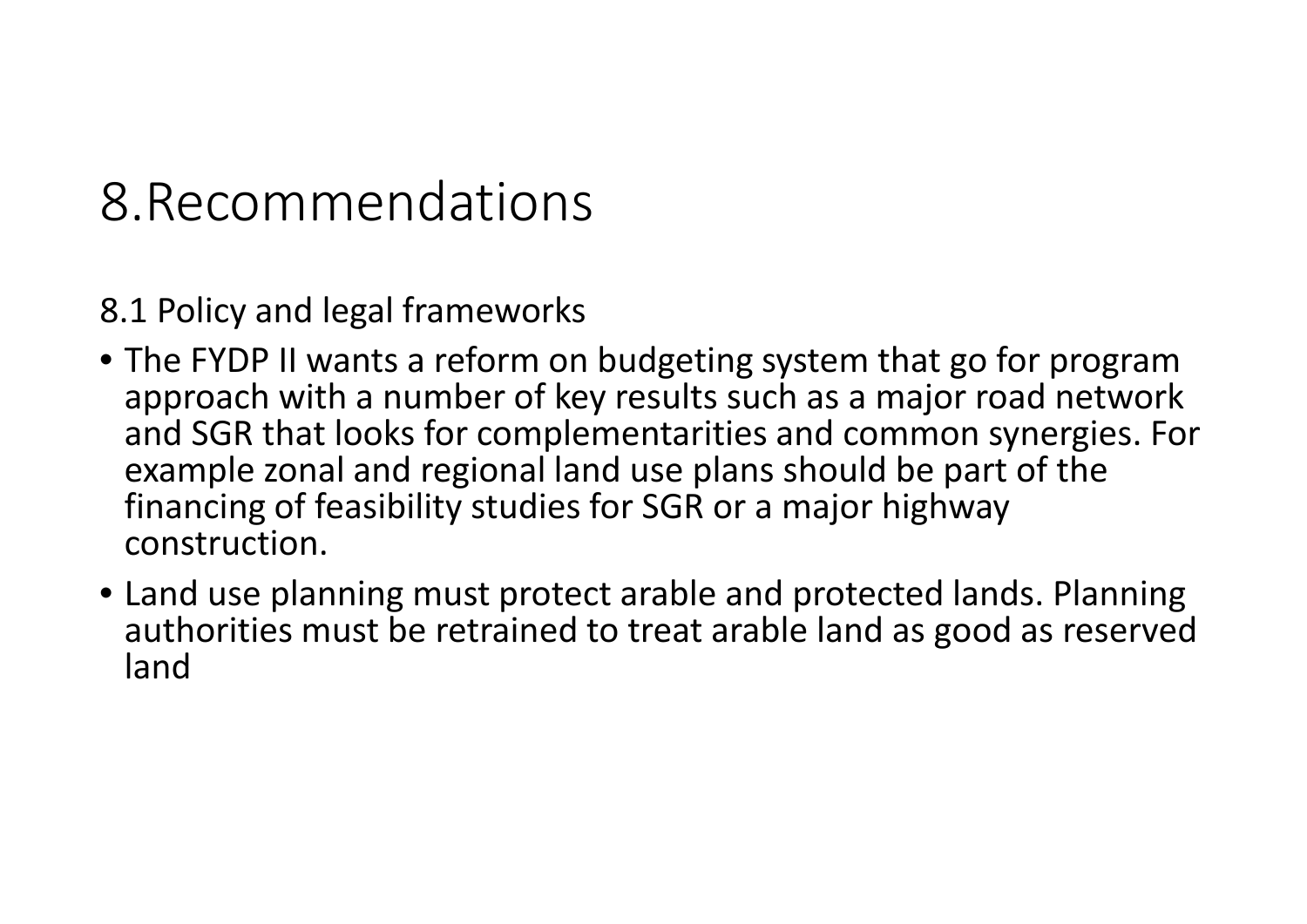#### 8.1 Policy and legal frameworks continued.

- Raising the status of MLHHSD to the level of MoFP so that to forge interventions both physical development as well as economic development. "A thinking tank" be established in the MLHHSD to propose such links, otherwise it will not be implemented.
- Sustainable income generation for National Budget and individual income growth depend on planned, surveyed and titled land. Sustainable income for individuals may be obtainable through collateral purposes such as the MKURABITA approach. This is the most obvious approach to deal with poverty alleviation for majority.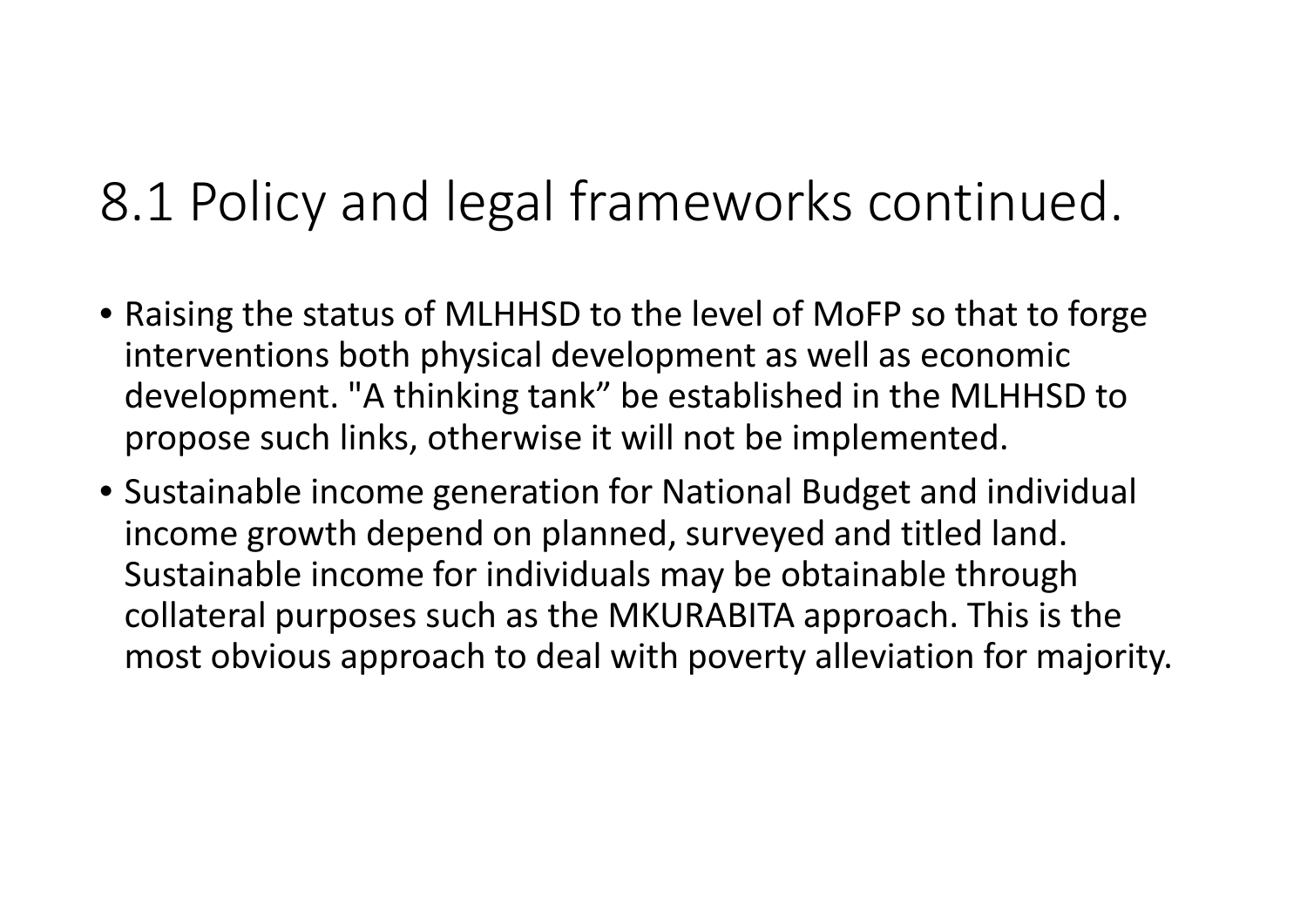#### 8.2 Institutional Capacity Building

- TPRB should conduct inservice courses such project writing/proposals, strategic plans, investment plans, resource mobilization strategies. From those strategies financiers will be able to find funding gaps they can fill in.
- Private town planning companies require multidisciplinary teams to access projects that require many disciplines such as the Stieglers Gorge Electricity project. Lower Rufiji Basin land use plan should have been prepared to take advantage of the dam, infrastructure and settlements development control in the basin. Irrigation plans/agriculture, wildlife conservation and settlements plans must be well planned ahead of the project implementation.
- TPRB should develop registration categories that include experts outside town planning who are in multidisciplinary teams as above.